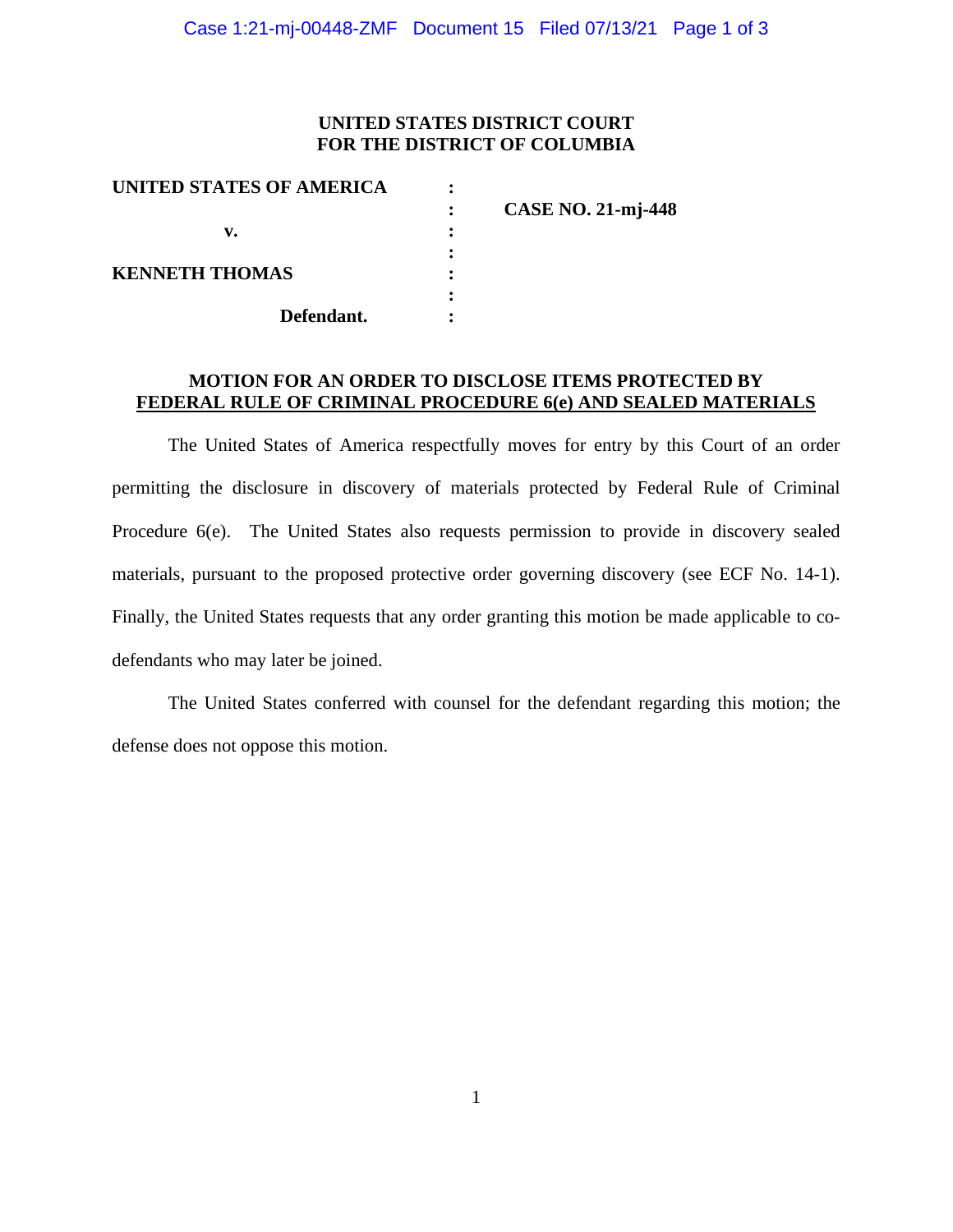WHEREFORE, the United States respectfully requests an order authorizing the disclosure

in discovery of the materials described above.

Respectfully submitted,

CHANNING PHILLIPS Acting United States Attorney D.C. Bar No. 415793

By:  $/s/$ 

DANIEL HONOLD Assistant United States Attorney NY Bar No. 5406715 555 Fourth Street, N.W., Room 3624 Washington, DC 20530 (202) 252-6898 Daniel.Honold@usdoj.gov

By:  $\frac{S}{s}$ JENNIFER M. ROZZONI

Assistant United States Attorney - Detailee NM Bar No. 14703 201 3rd Street NW, Suite 900 New Mexico, 87102 505.224.1460 505.350.6818 Jennifer.M.Rozzoni@usdoj.gov